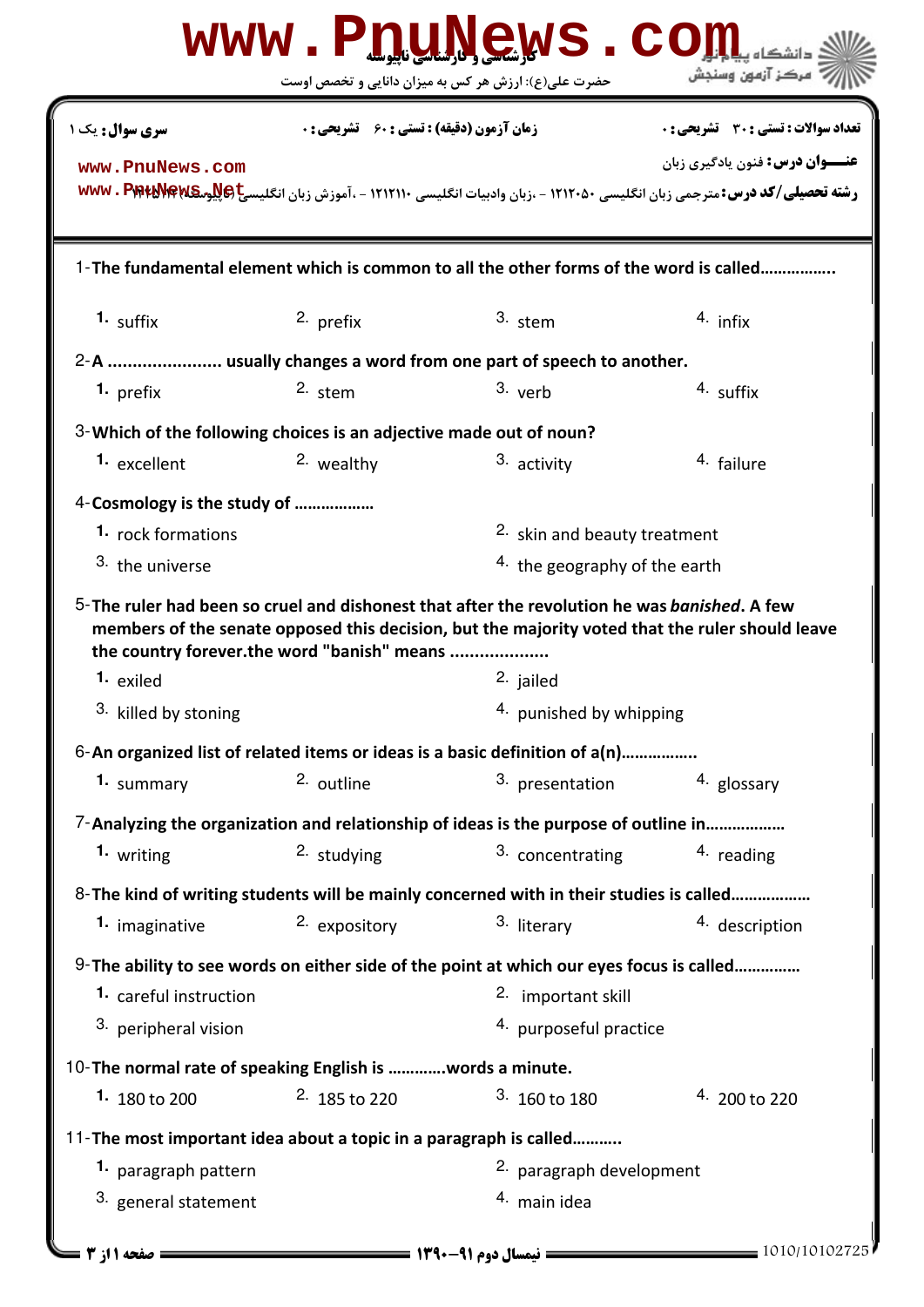|                                                                                                                                                              | حضرت علی(ع): ارزش هر کس به میزان دانایی و تخصص اوست | WWW.PDUNGWS.CO    | مركز آزمون وسنجش                                                                                                            |  |  |
|--------------------------------------------------------------------------------------------------------------------------------------------------------------|-----------------------------------------------------|-------------------|-----------------------------------------------------------------------------------------------------------------------------|--|--|
| سری سوال: یک ۱<br>www.PnuNews.com                                                                                                                            | <b>زمان آزمون (دقیقه) : تستی : 60 ٪ تشریحی : 0</b>  |                   | تعداد سوالات : تستي : 30 ٪ تشريحي : 0<br><b>عنـــوان درس:</b> فنون یادگیری زبان                                             |  |  |
|                                                                                                                                                              |                                                     |                   | رشته تحصیلی/کد درس: مترجمی زبان انگلیسی ۱۲۱۲۰۵۰ - ،زبان وادبیات انگلیسی ۱۲۱۲۱۱۰ - ،آموزش زبان انگلیسیگاهآیآیا www . PptaNew |  |  |
| 12-The history of each word, indicating its origin and developing through different languages before<br>it became an English word refers to                  |                                                     |                   |                                                                                                                             |  |  |
| 1. derivation                                                                                                                                                |                                                     | 2. usage          |                                                                                                                             |  |  |
| <sup>3.</sup> general information                                                                                                                            |                                                     | 4. part of speech |                                                                                                                             |  |  |
| 13-A paragraph pattern which is organized for the purpose of clarifying a particular point is<br>called                                                      |                                                     |                   |                                                                                                                             |  |  |
| 1. definition                                                                                                                                                | 2. analogy                                          | 3. description    | 4. analysis                                                                                                                 |  |  |
| 14-Words which substitute for other words and refer back to ideas that have already been expressed<br>are called                                             |                                                     |                   |                                                                                                                             |  |  |
| 1. reference                                                                                                                                                 | 2. phrase                                           | 3. topic          | 4. example                                                                                                                  |  |  |
| 15-What kind of connectives is used in the following sentence?<br>Defeat was obvious, nevertheless, the players continued to try their best to win the game. |                                                     |                   |                                                                                                                             |  |  |
| 1. addition                                                                                                                                                  | 2. cause                                            | 3. result         | 4. contrast                                                                                                                 |  |  |
| 16-A Latin term that means "in the same place" and refers to the immediately preceding footnote<br>reference is called                                       |                                                     |                   |                                                                                                                             |  |  |
| $1.$ Ibid                                                                                                                                                    | $2.$ Op. cit                                        | $3.$ Index        | 4. preface                                                                                                                  |  |  |
| 17-A paper on which you write the call number, author, and title of the book you want, your address<br>and name is called a                                  |                                                     |                   |                                                                                                                             |  |  |
| 1. card catalog                                                                                                                                              | 2. carrel                                           | 3. sample         | 4. call slip                                                                                                                |  |  |
| 18-One source of information in a library deals with reference books, such as  and<br>dictionaries.                                                          |                                                     |                   |                                                                                                                             |  |  |
| 1. encyclopedias                                                                                                                                             | 2. journals                                         | 3. periodicals    | 4. magazines                                                                                                                |  |  |
| 19-Basicallg in a(n)  exam, you are limited to selecting the right answer from a group of<br>possible answere.                                               |                                                     |                   |                                                                                                                             |  |  |
| 1. comprehensive                                                                                                                                             | 2. essay-type                                       | 3. subjective     | 4. objective                                                                                                                |  |  |
| 20-  means writing your points, one in a list or in outline form.                                                                                            |                                                     |                   |                                                                                                                             |  |  |
| 1. Enumeration                                                                                                                                               | <sup>2.</sup> Illustration                          | 3. Discussion     | 4. Comparison                                                                                                               |  |  |
| 21-The dictionary which contains all the words of the language and will be found in the reference<br>room of any library is called a(n)<br>dictionary.       |                                                     |                   |                                                                                                                             |  |  |
| 1. abridged                                                                                                                                                  | 2. college size                                     | 3. academy        | 4. unabridged                                                                                                               |  |  |
|                                                                                                                                                              |                                                     |                   |                                                                                                                             |  |  |